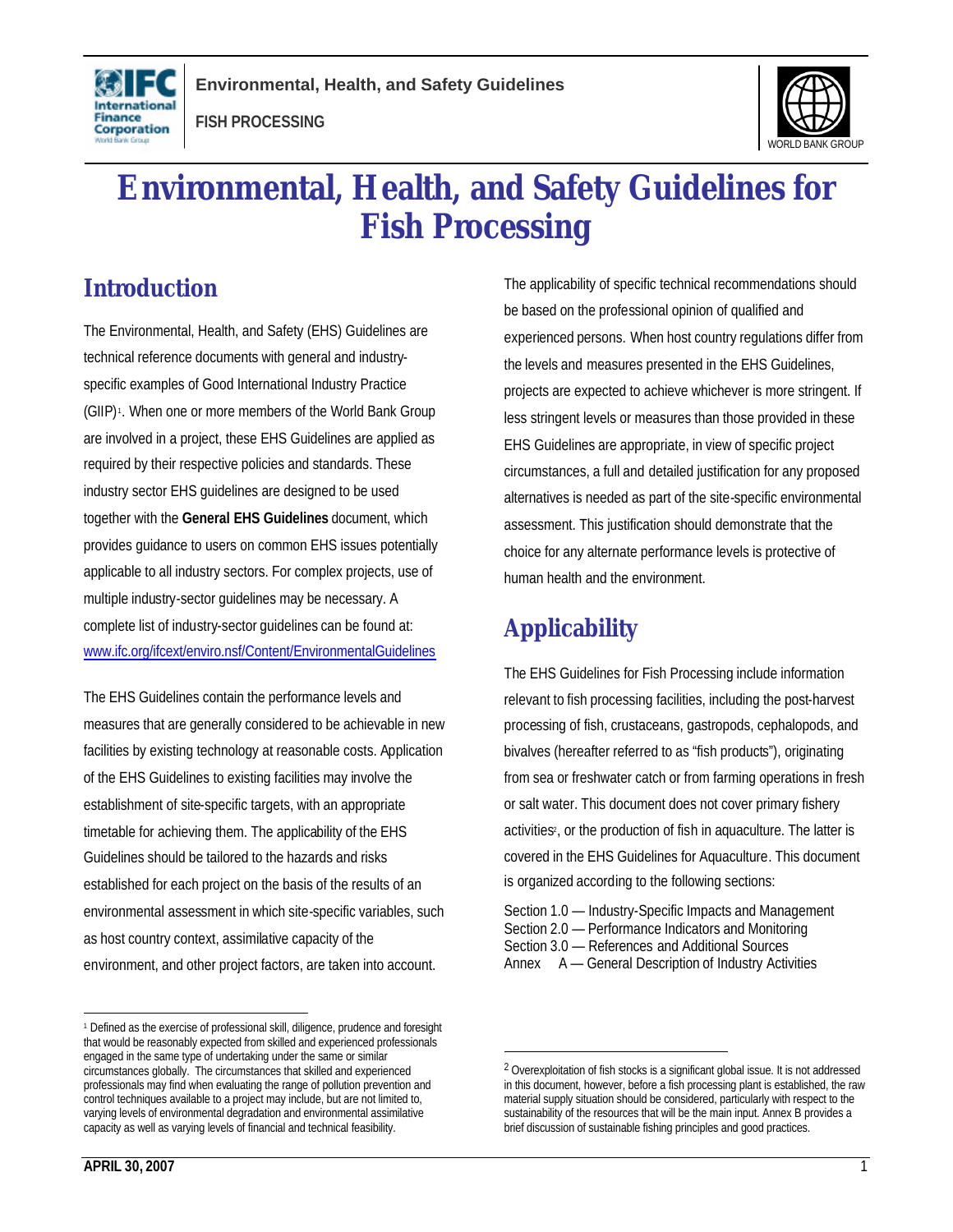





# **1.0 Industry-Specific Impacts and Management**

The following section provides a summary of EHS issues associated with fish processing which occur during the operational phase, along with recommendations for their management. Recommendations for the management of EHS issues common to most large industrial facilities during the construction and decommissioning phases are provided in the **General EHS Guidelines**.

# **1.1 Environment**

Environmental issues in fish processing projects primarily include the following:

- Solid waste and by-products
- **Wastewater**
- Water consumption and management
- Emissions to air and energy consumption

# **Solid Waste and By-products**

Fish processing activities generate potentially large quantities of organic waste and by-products from inedible fish parts and endoskeleton shell parts from the crustacean peeling process. The actual proportion depends on the edible fraction of each species being processed. Fish waste is a rich source of essential amino acids, and all inedible fish waste should be converted into by-products (e.g. fishmeal or silage).

Recommended prevention and control techniques to reduce the amount of solid waste include the following:

- Encourage fishing vessels to reduce the capture of "nontarget species" to reduce the amount of waste in the byproduct line;
- Design fish processing operations to enable the recovery of waste streams in accordance with Good Manufacturing

Practice (GMP) and Hazard Analysis and Critical Control Points (HACCP) food safety programs;

- Where feasible, reprocess waste into commercial byproducts.<sup>3</sup> Off-cuts and wastes should be recovered and taken to the by-product facility in time to prevent product deterioration. Internal organs, blood, endoskeleton parts, and any by-catch can be reprocessed into fish meal and fish oil. In cases in which reprocessing for fish meal or oil production is not an option, consider the lower-cost option of production of fish silage;<sup>4</sup>
- Wastewater from fish meal plants often contains high levels of proteins and oils, which makes the recovery financially feasible. Consequently, most fish meal factories now have stick-water evaporation plants, where the liquid fraction after the press is evaporated and the proteins recovered.

# *Sludge Treatment and Disposal*

The following measures reduce the volume of disposable waste generated from waste and wastewater treatment processes:

- Sludge dewatering on sludge drying beds for small-scale factories and dewatering using belt presses and decanter centrifuges for medium and large-scale factories;
- Land application (as fertilizer) of wastes from on-site wastewater treatment in agricultural production;
- Pathogens can be destroyed during controlled anaerobic digestion (biogas) or aerobic treatment (composting);
- Disposal of wastes in landfill if not used for biogas production or combustion.

<u>.</u>

<sup>&</sup>lt;sup>3</sup> Processing plants often outsource by-product processing to specialized companies that further process the waste into a dedicated fish meal product or produce other feed products for animals (e.g., mink fodder or fish silage). 4 Fish silage is a product derived from the liquefaction of whole fish or parts of fish through the action of enzymes in the fish and additional acids. Silage can be used for applications similar to those of fishmeal.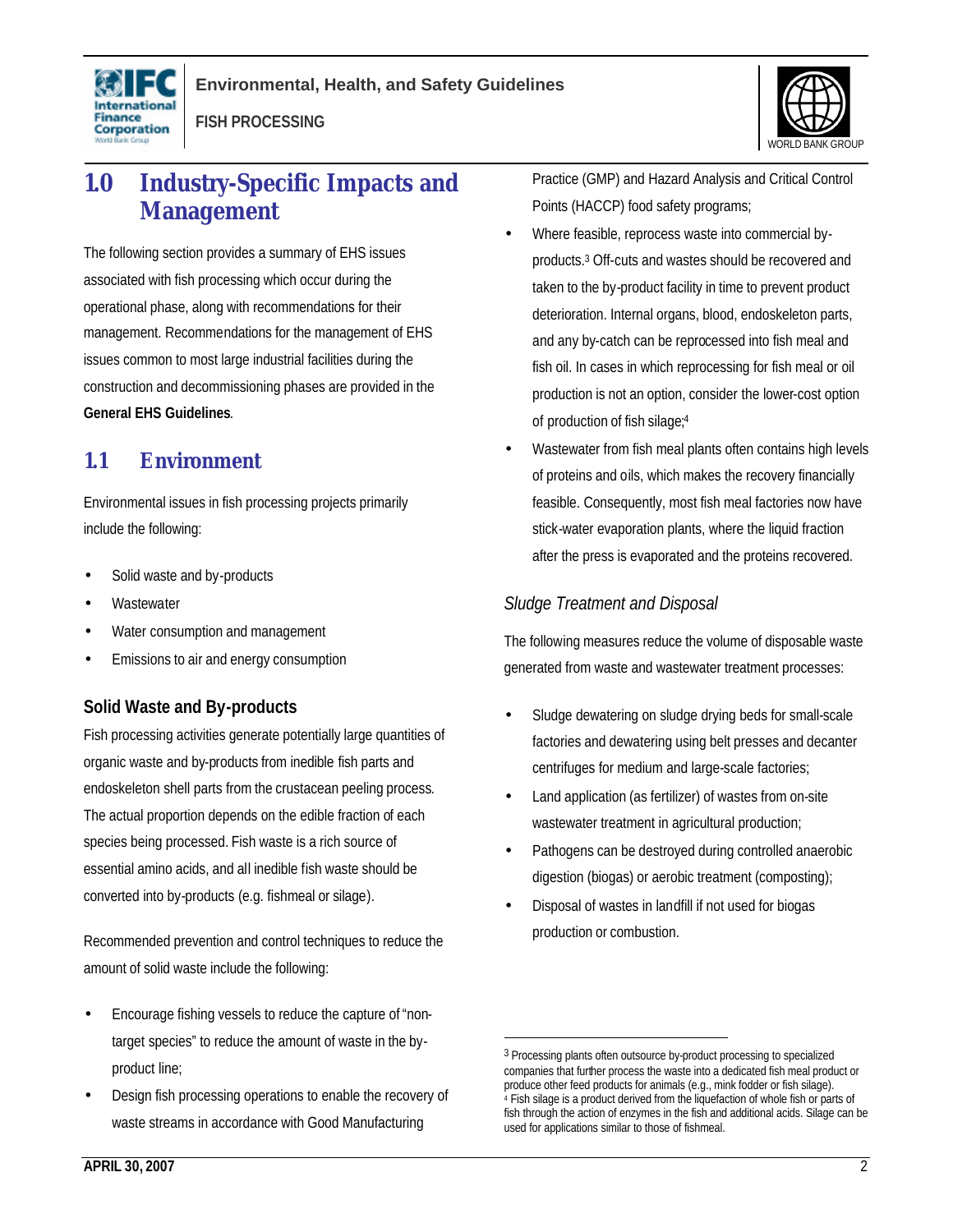





#### **Wastewater**

#### *Industrial Process Wastewater*

Fish processing requires large amounts of water, primarily for washing and cleaning purposes, but also as media for storage and refrigeration of fish products before and during processing. In addition, water is an important lubricant and transport medium in the various handling and processing steps of bulk fish processing. Fish processing wastewater has a high organic content, and subsequently a high biochemical oxygen demand (BOD), because of the presence of blood, tissue, and dissolved protein. It also typically has a high content of nitrogen (especially if blood is present) and phosphorus.

Detergents and disinfectants may also be present in the wastewater stream after application during facility cleaning activities. A range of chemicals is typically used for cleaning, including acid, alkaline, and neutral detergents, as well as disinfectants. The disinfectants commonly used include chlorine compounds, hydrogen peroxide, and formaldehyde. Other compounds also may be used for select activities (e.g. disinfection of fishmeal processing equipment).

The following recommended methods may be used to enhance the removal of solid waste prior to entry into the wastewater stream:

- Collect internal organs and other organic materials separately, for processing into by-products according to the recommendations for solid waste management above;
- Design the production line so that cooling water, storm water, and process effluents can be kept separate to permit appropriate treatment options;
- Conduct a dry precleaning of equipment and production areas before wet cleaning (e.g. rubber scraping of work tables and plant floor before hosing);
- Establish procedures for the dry removal of offal, using dry vacuum systems where feasible;
- Fit and use floor drains and collection channels with grids and screens, and / or traps, to reduce the amount of solids entering the wastewater;
- Equip the outlets of wastewater channels with screens and fat traps to recover and reduce the concentration of coarse material and fat in the combined wastewater stream;
- Avoid submersion of open products (e.g. fillets) in water, as soluble protein may leak out and enter the wastewater effluent stream;
- Ensure that tanks are effectively bunded and provide overfilling protection on bulk storage tanks;<sup>5</sup>
- Choose cleaning agents that do not have adverse impacts on the environment in general, or on wastewater treatment processes and sludge quality for agricultural application. Optimize their use through correct dosage and application. Avoid cleaners that contain active chlorine or prohibited, banned, or restricted chemicals.

#### *Process Wastewater Treatment*

Techniques for treating industrial process wastewater in this sector include grease traps, skimmers or oil water separators for separation of floatable solids; flow and load equalization; sedimentation for suspended solids reduction using clarifiers or settling ponds; biological treatment, typically anaerobic (if high in organic content) followed by aerobic treatment, for reduction of soluble organic matter (BOD); biological nutrient removal for reduction in nitrogen and phosphorus; chlorination of effluent when disinfection is required; dewatering and disposal of residuals; in some instances composting or land application of wastewater treatment residuals of acceptable quality may be possible. Additional engineering controls may be required to contain and neutralize nuisance odors.

<sup>1</sup> 5 Irish EPA (1996).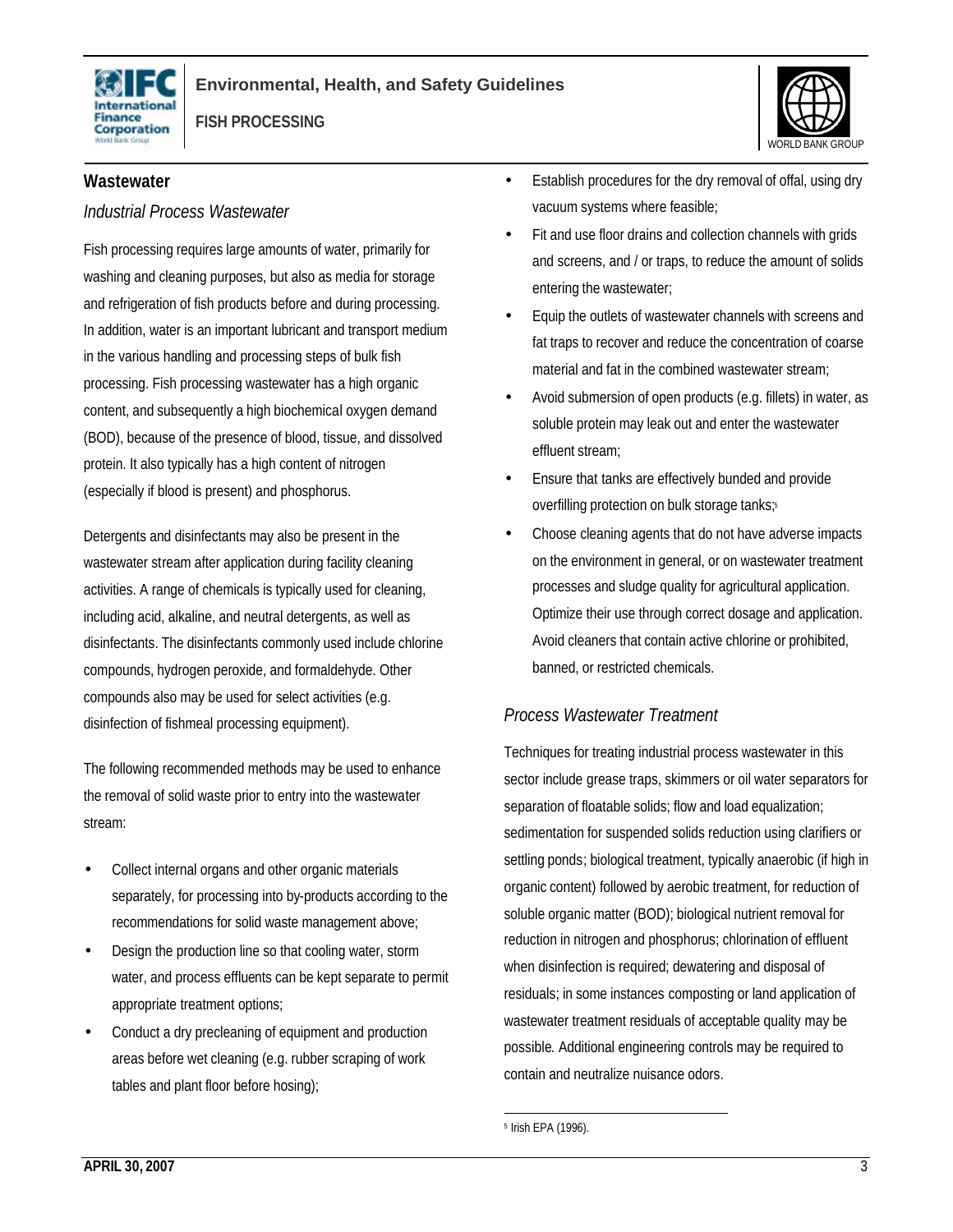



Management of industrial wastewater and examples of treatment approaches are discussed in the **General EHS Guidelines**. Through use of these technologies and good practice techniques for wastewater management, facilities should meet the Guideline Values for wastewater discharge as indicated in the relevant table of Section 2 of this industry sector document.

# *Other Wastewater Streams & Water Consumption*

Guidance on the management of non-contaminated wastewater from utility operations, non-contaminated stormwater, and sanitary sewage is provided in the **General EHS Guidelines**. Contaminated streams should be routed to the treatment system for industrial process wastewater. Recommendations to reduce water consumption, especially where it may be a limited natural resource, are provided in the **General EHS Guidelines**. Specific water consumption recommendations for fish processing operations include the following:

- Use enough ice to secure product quality and match ice production to requirements;
- Improve efficiency by concentrating activities or certain processes on fewer days per week, if the facility or process is not operated at full capacity;
- Improve the process lay out to facilitate cleaning and eliminate wet transport of wastes, thereby minimizing water consumption;
- Dry clean with a scraper or broom before cleaning with water. Use efficient cleaning procedures as mentioned in the section "Industrial Process Wastewater" section above;
- Avoid recycling contact process water. Recycling of cooling water, rinse water, and wastewater for some specific noncritical applications may be feasible as long as hygiene considerations are observed.

#### **Emissions to Air**

Odor is often the most significant form of air pollution in fish processing. Major sources include storage sites for processing waste, cooking by-products during fish meal production, fish drying processes, and odor emitted during filling and emptying of bulk tanks and silos. Fish quality may deteriorate under the anaerobic conditions found in onboard storage on fishing vessels and in the raw material silos of fish processing facilities. This deterioration causes the formation of odorous compounds such as ammonia, mercaptans, and hydrogen sulfide gas.

# *Odor Prevention*

The following recommended measures should be undertaken to prevent the generation of odor emissions:

- Avoid processing batches of raw material that are of considerably lower than average quality; this will reduce the odor components;
- Reduce the stock of raw materials, waste, and by-products and store this stock for short periods of time only in a cold, closed, well-ventilated place;
- Seal by-products in covered, leak-proof containers;
- Keep all working and storage areas clean and remove waste products immediately from the production line;
- Empty and clean fat traps on a regular basis;
- Cover all transfer systems, wastewater canals, and wastewater treatment facilities to reduce the escape of foul odors.

#### *Odor Control*

The recommended odor control techniques in fish processing include the following:

Install condensers on all appropriate process equipment (e.g., cookers and evaporators) to treat air emissions for odor, including sulfides and mercaptans;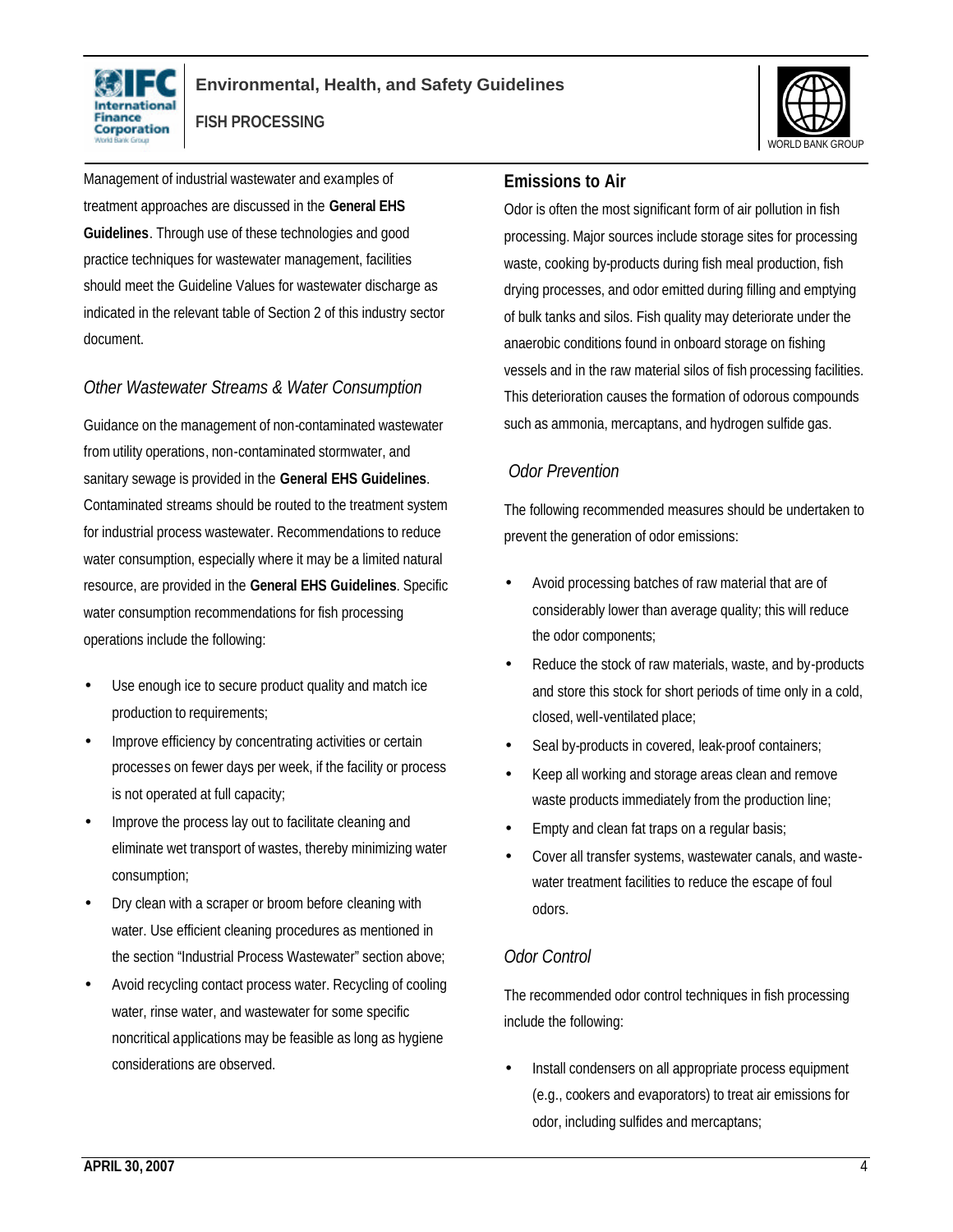

- Install biofilters as the final method of air treatment and acid scrubbers for ammonia removal ahead of the biofilter;
- Install cyclones and filtration (fabric filters normally are adequate) to remove particulates;
- Reduce fugitive odor sources from open doors, open windows, and general room ventilation through the use of negative pressure-controlled ventilation systems.

### *Exhaust Gases*

Exhaust gas emissions (carbon dioxide [CO2], nitrogen oxides [NOX] and carbon monoxide [CO]) in the fish processing sector result from the combustion of gas and fuel oil or diesel in turbines, boilers, compressors and other engines for power and heat generation. Guidance for the management of small combustion source emissions with a capacity of up to 50 megawatt thermal (MWth), including air emission standards for exhaust emissions, is provided in the **General EHS Guidelines**. For combustion source emissions with a capacity of greater than 50 MWth refer to the **EHS Guidelines for Thermal Power**.

#### *Particulates*

Particulate emissions are generally not a serious problem in the fish processing sector. The primary process source is the fish smoking process, which is relevant if the gas from this process is not treated effectively in the cleaning process. The recommended control techniques for particulate emissions during fish smoking include the following:

- Consider use of integrated smoking units with incineration and heat recovery;
- Clean the kiln exhaust using filters, incinerators, and / or wet scrubbers;
- Ensure that smoke from the fish processing process is emitted from a stack of sufficient height;
- Transfer air emissions to the boiler house for use as the supply air for the combustion process. This method

requires that the boiler house be located parallel to the emission sources and that the capacity (supply air volume) matches the need for combustion process air.

### *Energy Consumption and Management*

Fish processing facilities use energy to produce hot water, steam, and electricity for process and cleaning applications. Electricity is used for electrical equipment, air conditioning, cooling, freezing, and ice production. General recommendations to obtain energy efficiency through reduced heat loss, improved cooling efficiency, heat recovery, and increased utilization of energy efficient equipment are discussed in the **General EHS Guidelines**.

# **1.2 Occupational Health and Safety**

Occupational health and safety issues that occur during the operational phase of fish processing projects primarily include the following:

- Physical hazards
- Biological hazards
- Lifting, carrying, and repetitive work injuries
- Exposure to chemicals
- Exposure to heat and cold
- Confined space
- Exposure to noise and vibrations

# **Physical hazards**

Causes of accidents in fish processing operations include falls caused by slippery floors and stairs; equipment safety issues associated with filleting knives and other sharp tools; and cuts from sharp edges on process equipment (e.g. stainless steel basins). In addition to general recommendations included in the **General EHS Guidelines**, the following are sector-specific recommendations for accident prevention:

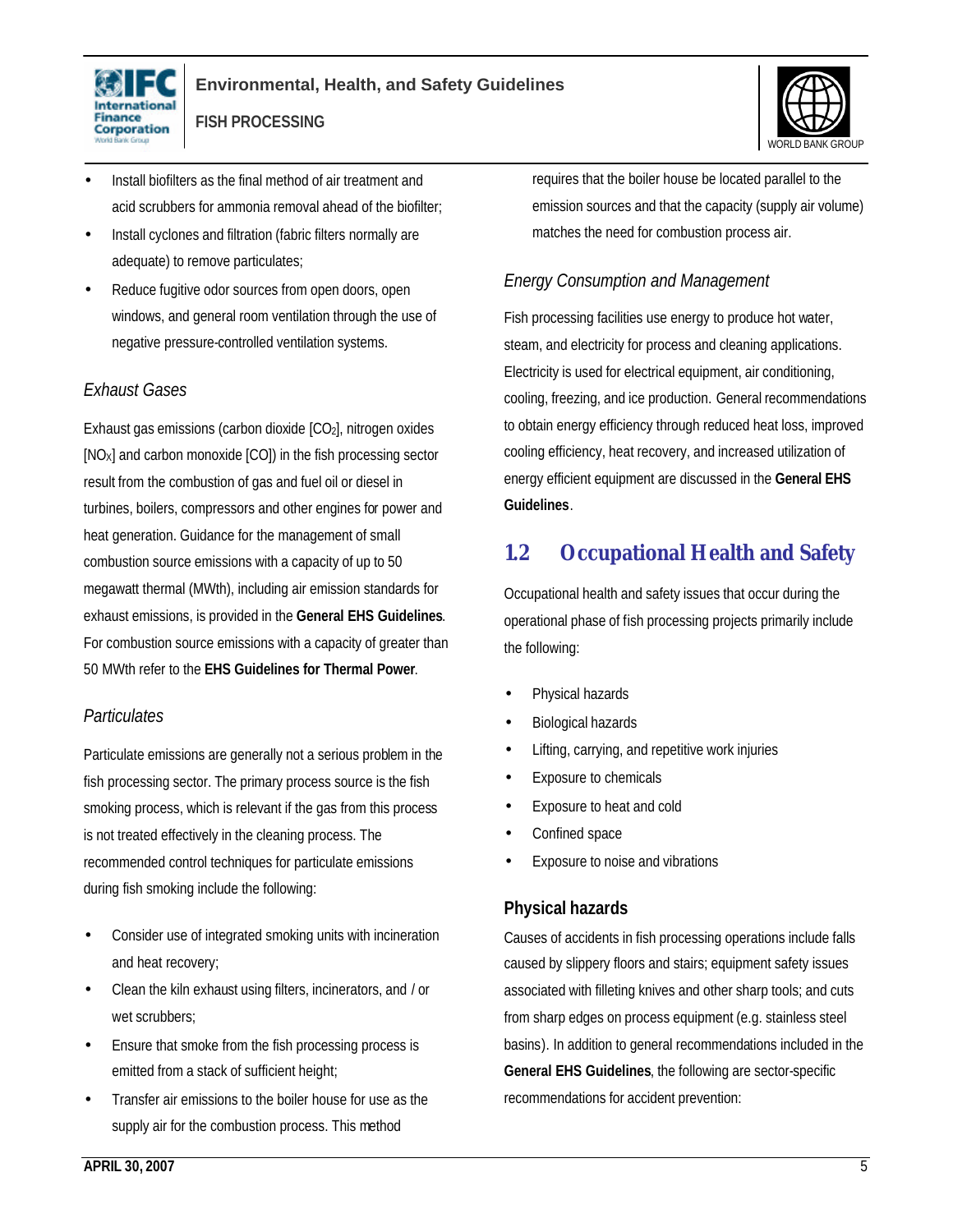



- Provide workers with training in the proper use and maintenance of cutting equipment (including the use of machine safety devices, handling / storage and upkeep of knives, and emergency shutoff procedures) and personal protective equipment (e.g. metallic gloves and leather aprons for cutting activities, and protective footwear with rubber soles);
- Design the plant so that different activities and the flow of processes do not cross. In addition, clearly demarcate transport corridors and working areas; ensure that handrails are provided on platforms, ladders, and stairs; and use non-slip floor surfacing;
- Use completely enclosed conveyer belts to protect hands and fingers.

# **Biological hazards**

Workers involved in manual gutting, skinning, and general handling of fish and shellfish may develop infections and or allergic reactions resulting from exposure to the fish itself, or bacteria on the fish. Water spraying processes may result in the formation of aerosols with bacteria that can be inhaled. In addition to general recommendations included in the **General EHS Guidelines**, the following are sector-specific recommendations to prevent exposure to bacteria:

- Consider work rotation strategies to reduce occupational exposure to allergens;
- Wear gloves to protect hands from exposure to products, especially when working with seafood that is known to create allergic reactions (e.g. scallops and shrimp). Provide food-approved shielding hand creams;
- Avoid aerosol-generating activities (e.g. use of compressed air or high-pressure water for cleaning). Where these activities cannot be avoided, provide proper ventilation of enclosed or semi-enclosed areas to reduce or eliminate

exposure to aerosols, in addition to adequate distances between workers and aerosol-generating activities;

• Ensure physical segregation of work and personal facilities to maintain worker personal hygiene.

# **Lifting, Carrying, and Repetitive Work**

Fish processing activities may include a variety of situations in which workers can be exposed to lifting, carrying, repetitive work, and work posture injuries. Many of the manual operations in less mechanized fish processing plants include lifting heavy boxes of raw materials. Repetitive strain injuries may result from manual filleting and trimming operations. Poor working postures may result from the design of the workspace, furniture, machinery, and tools. Recommended prevention and control measures for these activities are discussed in the **General EHS Guidelines**.

### **Chemicals**

Exposure to chemicals (including gases and vapors) includes handling chemicals such as chlorine, lye, and acids that are related to cleaning operations and disinfection in process areas. In fish smoking facilities, workers could be exposed to smoke particles that contains potential or confirmed carcinogens such as polycyclic aromatic hydrocarbons (PAHs).

Recommendations to prevent and control exposure to chemicals are presented in the **General EHS Guidelines**. Additional, industry-specific recommendations include:

- Avoid locating smoking kilns in the same rooms as processing workers. Chimney exhaust systems should ensure that smoke is not entering the processing factory. Respiratory protection should be used when cleaning smoke ovens;
- Ensure that employees handling concentrated lye, acid, and chlorine wear protective clothing and eyewear.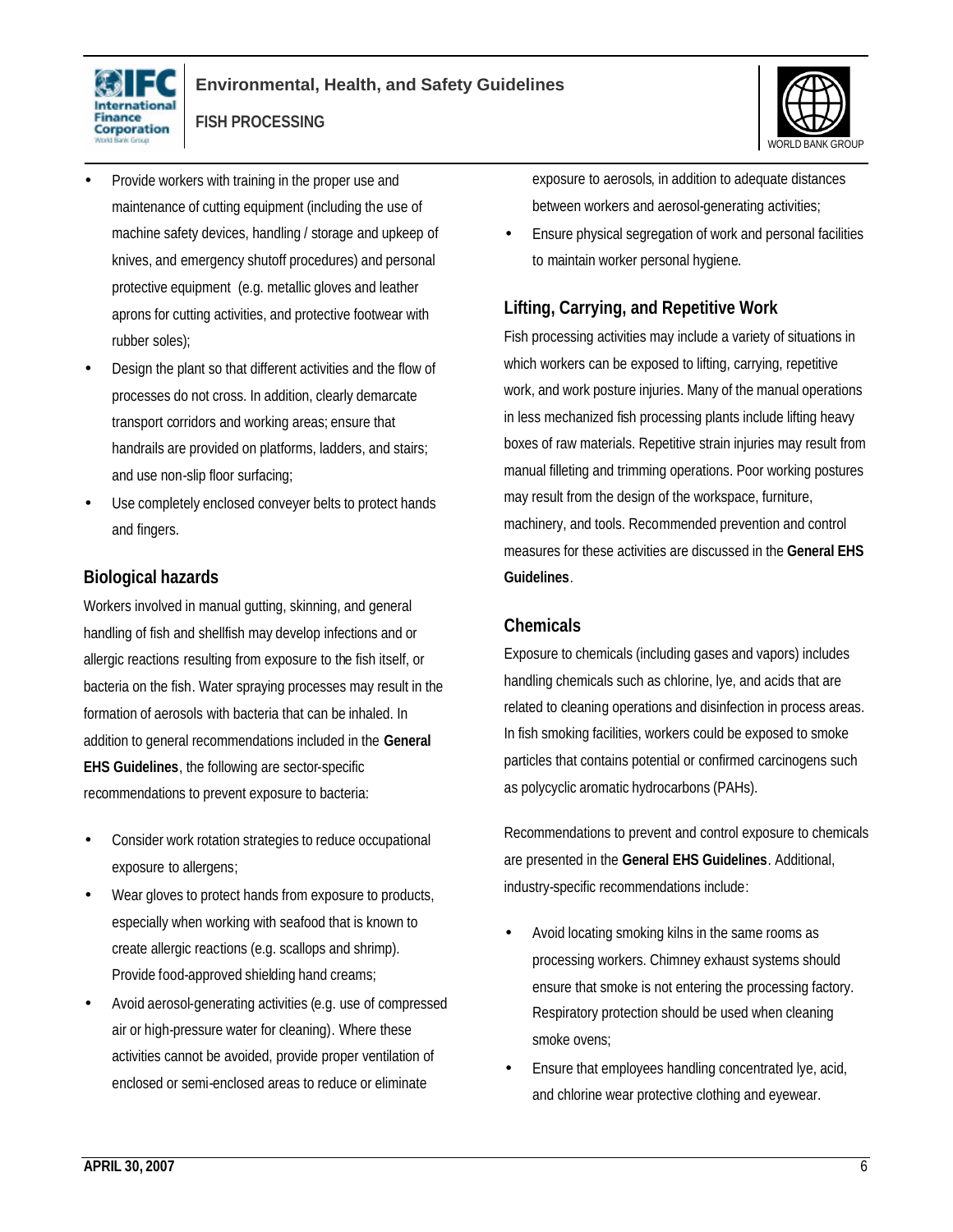

#### **Heat and Cold**

Exposure to extreme heat and cold is common because fish processing is often conducted in air-conditioned plants under low temperature, even in tropical locations. Improper work clothes in combination with stationary work locations can result, or be an additional factor, in respiratory and musculoskeletal ailments.

Recommendations for the management of exposure to heat and cold include the following:

- Set the temperature in air-conditioned processing facilities, where stationary manual work is conducted, at a level that is appropriate according to temperature stress management procedures as noted in the **General EHS Guidelines**. Products awaiting the next processing step can be kept chilled without lowering the ambient temperature through proper use of ice, slush-ice, or waterice mixtures;
- Equip cold stores and chill stores with strip curtains to avoid extensive drafts when doors are open. Ensure freezers can be opened from the inside;
- Design air-conditioning systems for processing facilities in conjunction with strip curtain placement to minimize drafts;
- Provide protective clothing in cold environments (e.g. refrigerated storage rooms). Process workers should always be equipped with proper working garments, including dry boots;
- Reduce movement of processing workers between different temperature zones (e.g. when packing frozen products).

#### **Confined Space**

Occupational health and safety impacts associated with confined spaces in fish processing operations (e.g. storage areas, boat holds) are common to most industries, and their



prevention and control are discussed in the **General EHS Guidelines**.

#### **Noise and Vibrations**

Noise and vibration exposure may result from proximity to noisy machinery (e.g. compressors, automatic packing machinery, condensers, ventilation units, and pressurized air). Recommendations for noise management are discussed in the **General EHS Guidelines**.

# **1.3 Community Health and Safety**

Community health and safety impacts during the planning and operation phases of fish processing projects are similar to those of most industrial facilities, and are discussed in the **General EHS Guidelines.** 

During the planning phase, the facility should be located at an appropriate distance from neighbors and access roads should be assessed for suitable transport use. Proximity to neighbors is an important issue, especially for the management of odor and waste issues in fish processing operations.

Community health and safety impacts during the operation phase are common to most industry sectors, including those related to noise and traffic safety from the transport of raw materials and finished product. These impacts are discussed in the **General EHS Guidelines**. Industry-specific issues that can impact the community or the public at large may include those associated with the potential presence of pathogens or microbial contaminants as well as other chemical or physical effects from processed fish.

# **Food Safety Impacts and Management**

A food product recall brought about because of contaminated or adulterated food products found in commerce that are attributable to a specific company can damage a viable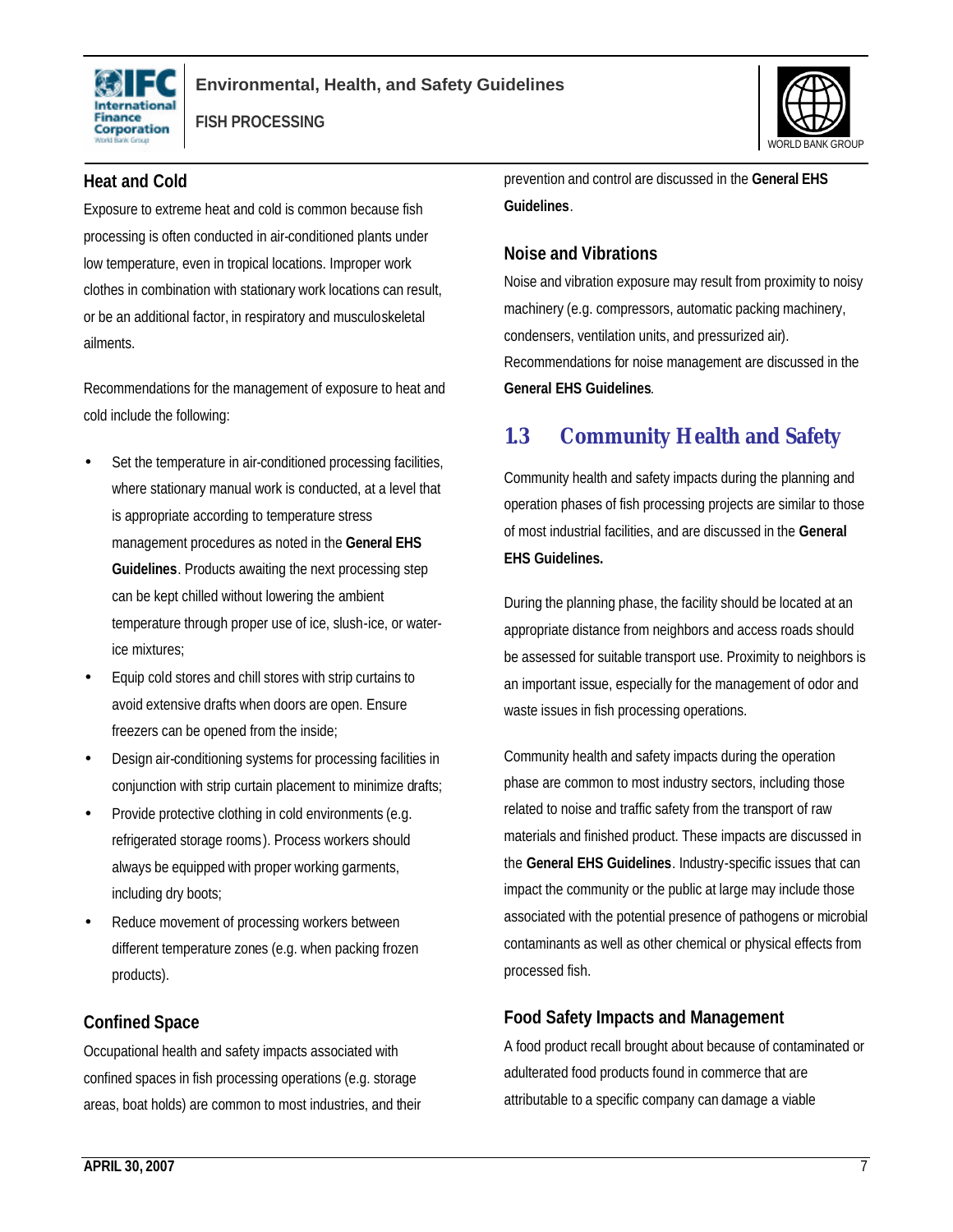



business. If a company can trace its products, then recall is a matter of removing all foods associated with specific lot numbers. With a robust food safety program in place, a company can protect itself from product adulteration, contamination, and the impacts of food recalls.

Fish processing should therefore be performed according to internationally recognized food safety standards consistent with the principles and practice of HACCP<sup>6</sup> and *Codex Alimentaria*.<sup>7</sup> Recommended food safety principles include the following:

- Respect "clean" and "dirty" zoning. Design in accordance with veterinary rules (e.g. surfaces are easy to clean and desterilize knives);
- Improve the cooling chain;
- Facilitate tracing parts of processed product;
- Comply with veterinary regulation and precautions for waste and by-products;
- Full institutionalization of HACCP prerequisites including:
	- o Sanitation
	- o Good Management Practices (GMPs)
	- o Implement integrated pest and vector management programs and maximize pest and vector control through mechanical means(e.g. traps), and use mesh on doors and windows to reduce the need for chemical pest and vector control
	- o Chemical control
	- o Allergen control
	- o Customer complaints mechanism
	- o Traceability and recall

# **2.0 Performance Indicators and Monitoring**

# **2.1 Environment**

#### **Emissions and Effluent Guidelines**

Tables 1 and 2 present emission and effluent guidelines for this sector. Guideline values for process emissions and effluents in this sector are indicative of good international industry practice as reflected in relevant standards of countries with recognized regulatory frameworks. These levels should be achieved, without dilution, at least 95 percent of the time that the plant or unit is operating, to be calculated as a proportion of annual operating hours. Deviation from these levels in consideration of specific, local project conditions should be justified in the environmental assessment.

Effluent guidelines are applicable for direct discharges of treated effluents to surface waters for general use. Site-specific discharge levels may be established based on the availability and requirements of publicly operated sewage collection and treatment systems or, if discharged directly to surface waters, on the receiving water use classification as described in the **General EHS Guidelines**.

Emissions guidelines are applicable to process emissions. Combustion source emissions guidelines associated with steam- and power-generation activities from sources with a capacity equal to or lower than 50 MWth are addressed in the **General EHS Guidelines** with larger power source emissions addressed in the **EHS Guidelines for Thermal Power**. Guidance on ambient considerations based on the total load of emissions is provided in the **General EHS Guidelines**.

 $\overline{a}$ 6 ISO (2005).

<sup>7</sup> FAO and WHO (1962–2005).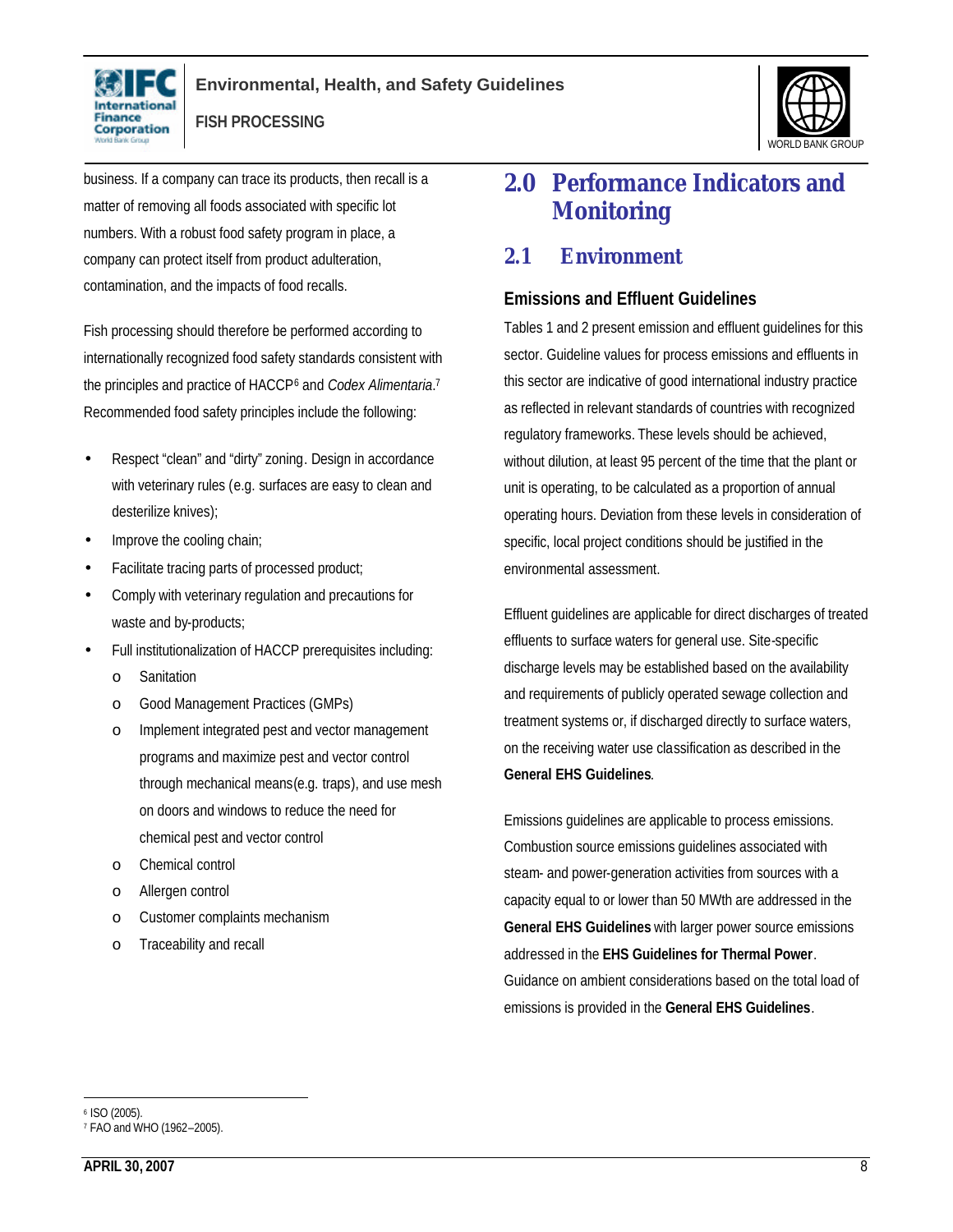



| Table 1. Effluent levels for fish processing |                                              |                          |  |
|----------------------------------------------|----------------------------------------------|--------------------------|--|
| <b>Pollutants</b>                            | <b>Units</b>                                 | <b>Guideline Value</b>   |  |
| рH                                           | рH                                           | $6 - 9$                  |  |
| BOD <sub>5</sub>                             | mg/l                                         | 50                       |  |
| COD                                          | mg/l                                         | 250                      |  |
| Total nitrogen                               | mq/l                                         | 10                       |  |
| Total phosphorus                             | mg/l                                         | $\overline{\phantom{a}}$ |  |
| Oil and grease                               | mq/l                                         | 10                       |  |
| <b>Total suspended solids</b>                | mq/l                                         | 50                       |  |
| Temperature increase                         | $^{\circ}C$                                  | < 3b                     |  |
| Total coliform bacteria                      | MPN <sup>a</sup> / 100 ml                    | 400                      |  |
| Active Ingredients /<br>Antibiotics          | To be determined on a case specific<br>hasis |                          |  |
| Notes:                                       |                                              |                          |  |

a MPN = Most Probable Number

**b** At the edge of a scientifically established mixing zone which takes into account ambient water quality, receiving water use, potential receptors and assimilative capacity

| Table 2. Air emission levels for fish processing. |                   |                        |  |
|---------------------------------------------------|-------------------|------------------------|--|
| <b>Pollutants</b>                                 | <b>Unit</b>       | <b>Guideline Value</b> |  |
| Ammonia                                           | mq/m <sup>3</sup> |                        |  |
| Amines and amides                                 | mq/m <sup>3</sup> | 5                      |  |
| Hydrogen sulfide, sulfides,<br>and mercaptans     | mq/m <sup>3</sup> |                        |  |

# **Resource Use**

Table 3 provides examples of energy and water consumption indicators for various aspects of fish processing. Industry benchmark values are provided for comparative purposes only and individual projects should target continual improvement in these areas.

| common fish production processes            |              |                                                         |  |  |
|---------------------------------------------|--------------|---------------------------------------------------------|--|--|
| Output per unit of product                  | <b>Unit</b>  | <b>Energy consumption</b><br>per ton of raw material    |  |  |
| Processing of shrimps                       | $M_{\cdot}$  | 350                                                     |  |  |
| Freezing (contact freezer)                  | M.J          | 328                                                     |  |  |
| Freezer (blast freezer)                     | M.J          | 350                                                     |  |  |
| <b>Fillet production</b>                    | M.J          | 18                                                      |  |  |
| Fish-meal production                        | MJ           | 2300                                                    |  |  |
|                                             |              |                                                         |  |  |
| Outputs per unit of<br>product              | <b>Units</b> | Water consumption per<br>ton raw materials <sup>a</sup> |  |  |
| Whitefish                                   | $m^3/t$      | $5 - 11$                                                |  |  |
| Herring filleting                           | $m^3/t$      | $5 - 8$                                                 |  |  |
| Mackerel filleting                          | $m^3/t$      | $5 - 8$                                                 |  |  |
| a UNEP: Cleaner Production: Fish Processing |              |                                                         |  |  |

**Table 3. Energy and water consumption for** 

# **Environmental Monitoring**

Environmental monitoring programs for this sector should be implemented to address all activities that have been identified to have potentially significant impacts on the environment during normal operations and upset conditions. Environmental monitoring activities should be based on direct or indirect indicators of emissions, effluents, and resource use applicable to the particular project.

Monitoring frequency should be sufficient to provide representative data for the parameter being monitored. Monitoring should be conducted by trained individuals following monitoring and record-keeping procedures and using properly calibrated and maintained equipment. Monitoring data should be analyzed and reviewed at regular intervals and compared with the operating standards so that any necessary corrective actions can be taken. Additional guidance on applicable sampling and analytical methods for emissions and effluents is provided in the **General EHS Guidelines**.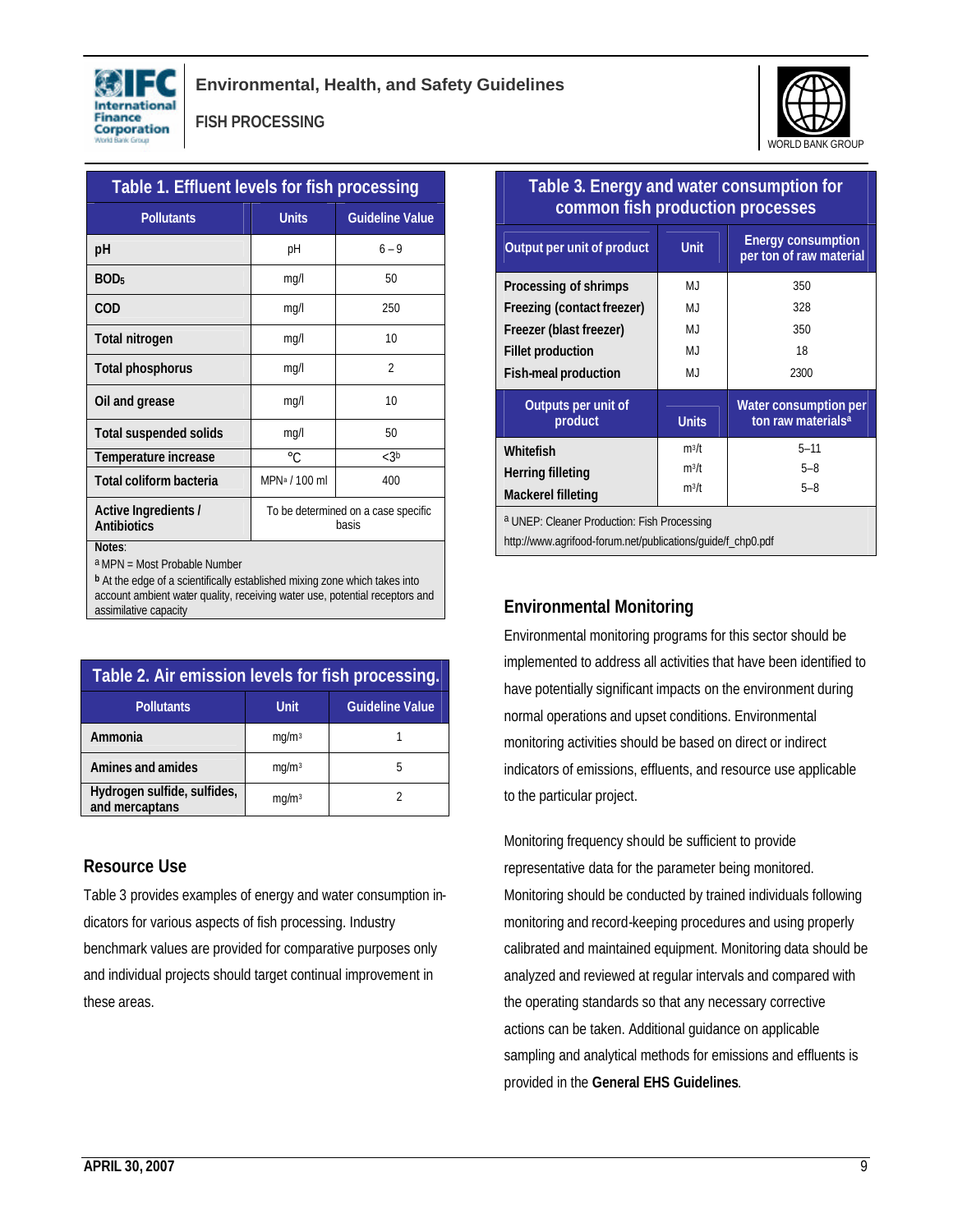



# **2.2 Occupational Health and Safety**

#### **Occupational Health and Safety Guidelines**

Occupational health and safety performance should be evaluated against internationally published exposure guidelines, of which examples include the Threshold Limit Value (TLV®) occupational exposure guidelines and Biological Exposure Indices (BEIs®) published by American Conference of Governmental Industrial Hygienists (ACGIH),<sup>8</sup> the Pocket Guide to Chemical Hazards published by the United States National Institute for Occupational Health and Safety (NIOSH),<sup>9</sup> Permissible Exposure Limits (PELs) published by the Occupational Safety and Health Administration of the United States (OSHA),<sup>10</sup> Indicative Occupational Exposure Limit Values published by European Union member states,<sup>11</sup> or other similar sources.

#### **Accident and Fatality Rates**

Projects should try to reduce the number of accidents among project workers (whether directly employed or subcontracted) to a rate of zero, especially accidents that could result in lost work time, different levels of disability, or even fatalities. Facility rates may be benchmarked against the performance of facilities in this sector in developed countries through consultation with published sources (e.g. US Bureau of Labor Statistics and UK Health and Safety Executive)12.

# **Occupational Health and Safety Monitoring**

The working environment should be monitored for occupational hazards relevant to the specific project. Monitoring should be

<sup>12</sup> Available at: http://www.bls.gov/iif/ and

designed and implemented by accredited professionals<sup>13</sup> as part of an occupational health and safety monitoring program. Facilities should also maintain a record of occupational accidents and diseases and dangerous occurrences and accidents. Additional guidance on occupational health and safety monitoring programs is provided in the **General EHS Guidelines**.

 $\overline{a}$ 

<sup>&</sup>lt;sup>8</sup> Available at: <u>http://www.acqih.org/TLV/</u> and http://www.acgih.org/store/

<sup>9</sup> Available at: http://www.cdc.gov/niosh/npg/

<sup>10</sup> Available at:

http://www.osha.gov/pls/oshaweb/owadisp.show\_document?p\_table=STANDAR DS&p\_id=9992

<sup>11</sup> Available at: http://europe.osha.eu.int/good\_practice/risks/ds/oel/

http://www.hse.gov.uk/statistics/index.htm

<sup>13</sup> Accredited professionals may include certified industrial hygienists, registered occupational hygienists, or certified safety professionals or their equivalent.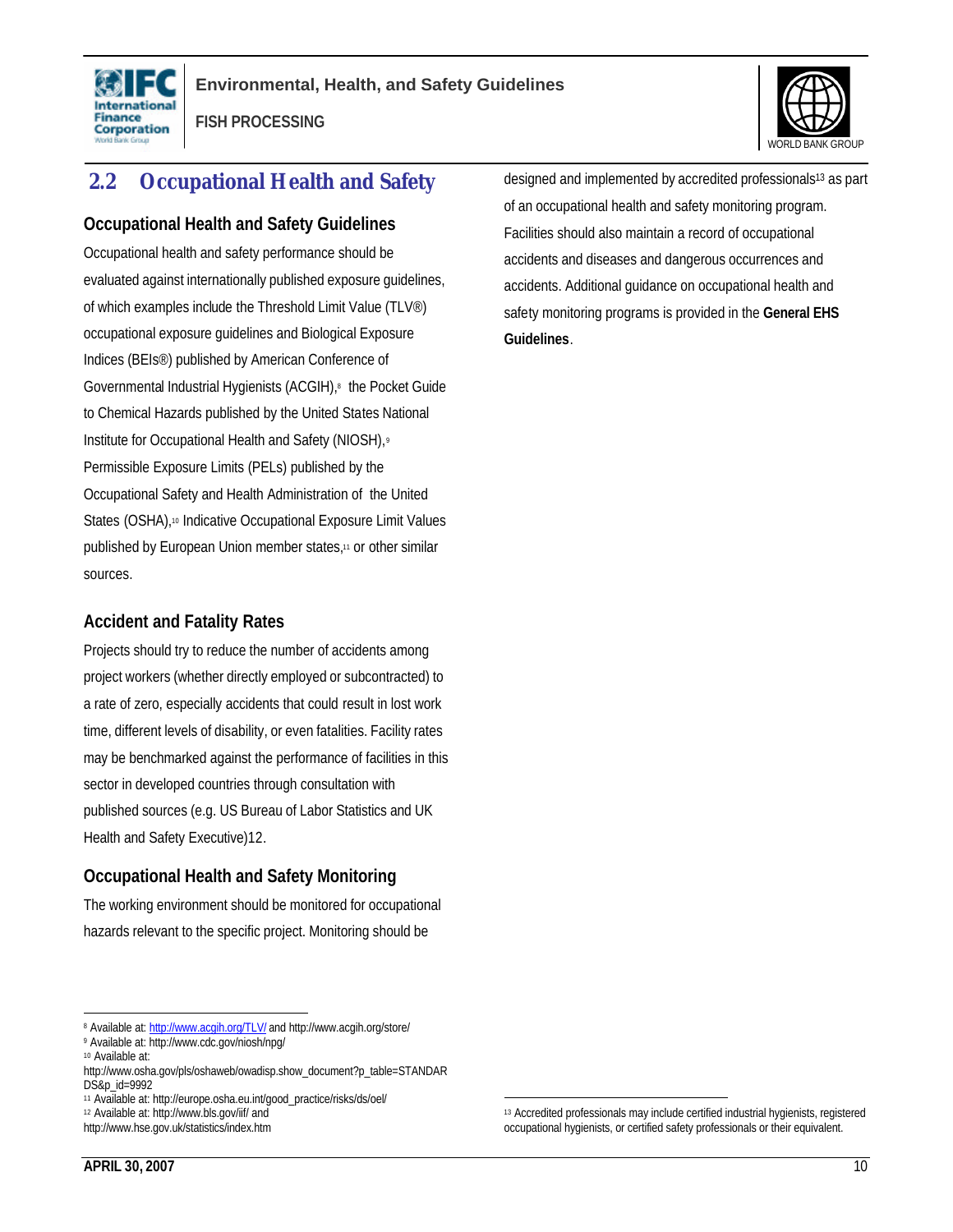

#### **Environmental, Health, and Safety Guidelines**

**FISH PROCESSING**



# **3.0 References**

BLS (US Bureau of Labor Statistics). 2004a. Industry Injury and Illness Data – 2004. Supplemental News Release Tables. Table SNR05: Incident rate and number of nonfatal occupational injuries by industry, 2004. Washington, DC: BLS. Available at http://www.bls.gov/iif/oshwc/osh/os/ostb1479.pdf

BLS (US Bureau of Labor Statistics). 2004b. Census of Fatal Occupational Injuries Charts, 1992–2004. Number and rate of fatal occupational injuries by private industry sector, 2004. (Table page 10). Washington, DC: BLS. Available at http://www.bls.gov/iif/oshwc/cfoi/cfch0003.pdf

DEFRA (Department for Environment, Food and Rural Affairs). Process Guidance Note 6/19 (05) Secretary of State's Guidance for Fish-Meal and Fish-Oil Processes. Scotland: DEFRA.

EC (European Commission). 1996. Council Directive 96/61/EC of 24 September 1996 concerning integrated pollution prevention and control (IPPC). EC. Available at http://europa.eu.int/comm/environment/ippc/index.htm Consolidated: http://europa.eu.int/eurlex/en/consleg/pdf/1996/en\_1996L0061\_do\_001.pdf

EC (European Commission). 2005. Integrated Pollution Prevention and Control, Draft Reference Document on Best Available Techniques in the Food, Drink and Milk Industries. BREF finalized. Dated January 2006. p vii Typical FDM waste water quality after treatment – the emission levels given are indicators of the emission levels that would be achieved with those techniques normally considered to represent BAT.

EC (European Commission). 2006. Integrated Pollution Prevention and Control, Draft Reference Document on Best Available Techniques in the Food, Drink and Milk Industries. BREF finalized. Dated January 2006. EC. Available at http://eippcb.jrc.es/pages/FActivities.htm

FAO and WHO (Food and Agriculture Organization and World Health Organization).1962–2005. *Codex Alimentaris* is an important link of information on product origin tracking for food safety, input/output indicators for monitoring, including food/feed conversion efficiencies, etc. Maximum Residues Limits for Pesticides in Food. Geneva: FAO and WHO. Available at http://www.codexalimentarius.net/web/index\_en.jsp

HSC (Health and Safety Commission). 2005a. United Kingdom. Statistics of Fatal Injuries 2004/05. Fatal injuries to workers in manufacturing (p.7). London: National Statistics. Available at http://www.hse.gov.uk/statistics/overall/fatl0405.pdf

HSC (Health and Safety Commission). 2005b. United Kingdom. Rates of Reported Fatal Injury to Workers, Non Fatal Injuries to Employees and LFS Rates of Reportable Injury to Workers in Manufacturing. London: National Statistics. Available at http://www.hse.gov.uk/statistics/industry/manufacturingld1.htm#notes

India EPA (Environmental Protection Agency). 1998. Liquid Effluent Standards – Category: 52.0 Slaughter House, Meat & Sea Food industry. EPA Notification S.O. 64(E), dt. January 18, 1998. Indian EPA. Available at http://www.cpcb.nic.in/standard52.htm

Irish EPA (Environmental Protection Agency). 1996. BATNEEC Guidance Note, Class 7.5, Fish-meal and Fish-oil (Draft 3). Ireland: Irish EPA. Available at http://www.epa.ie/Licensing/IPPCLicensing/BATNEECGuidanceNotes/FileUploa d,561,en.DOC

ISO (International Standards Organization). 2005. ISO 20000: 2005: Food safety management systems: Requirements for any organization in the food chain. ISO. Available at http://www.iso.org/iso/en/CatalogueDetailPage.CatalogueDetail?CSNUMBER=3

5466&ICS1=67&ICS2=20&ICS3=

Nordic Council of Ministers. 1997. BAT Best Available Technology in the Fishing Industry, TemaNord 1997:579, Copenhagen: Nordic Council of Ministers.

Thailand MOSTE (Ministry of Science, Technology and Environment).1996. Industrial Effluent Standard. Notification by the Ministry of Science, Technology and Environment, No. 3, B.E.2539 (1996) issued under the Enhancement and Conservation of the National Environmental Quality Act B.E.2535 (1992). MOSTE. Available at http://www.pcd.go.th/info\_serv/en\_reg\_std\_water04.html#s1

World Bank Group. International Finance Corporation Environmental, Health and Safety Guidelines for Fish Processing. Washington, DC: World Bank Group. Available at http://www.ifc.org/ifcext/enviro.nsf/Content/EnvironmentalGuidelines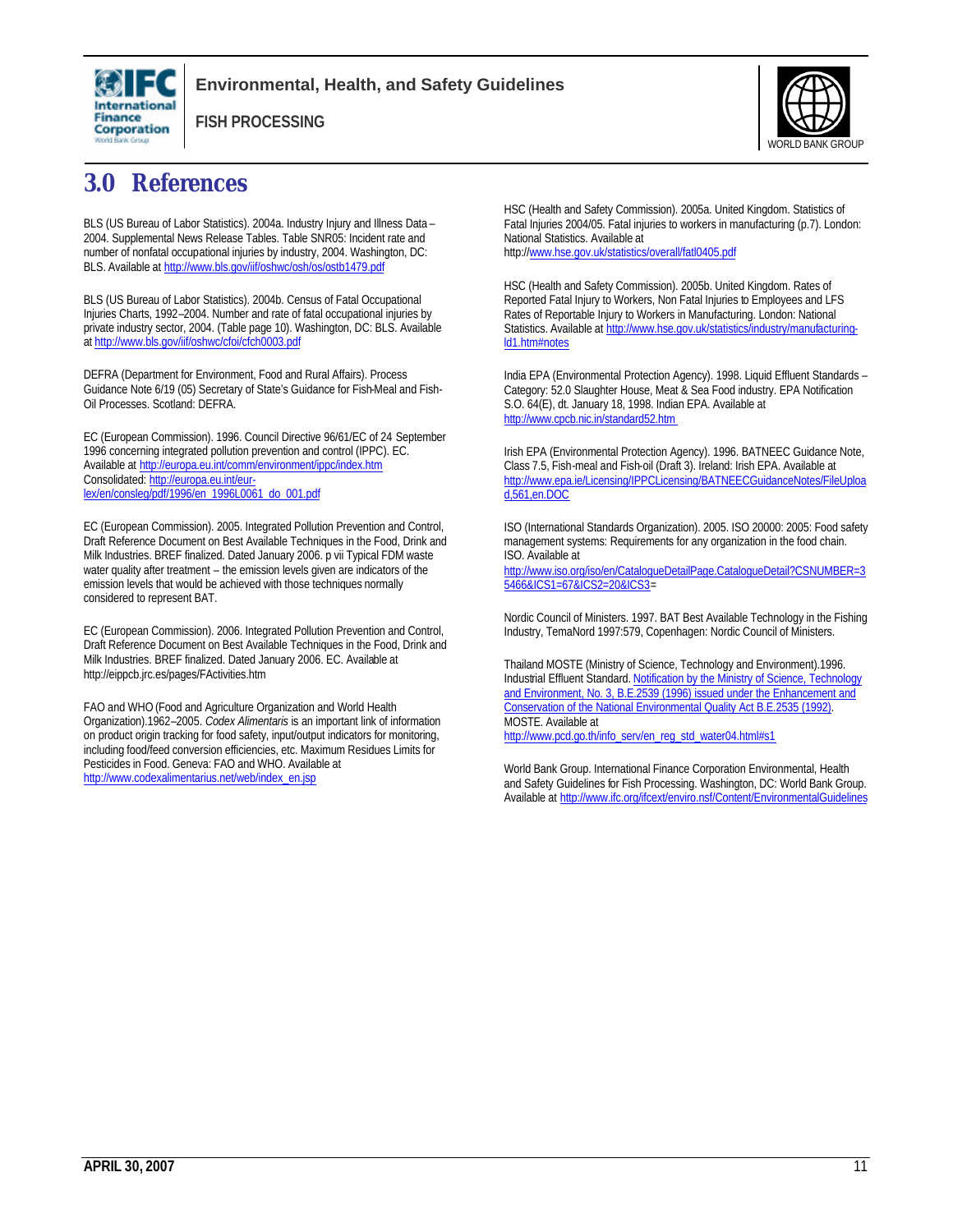



# **Annex A: General Description of Industry Activities**

The activities that charaterize the fish processing sector depend on the type of fish being processed and the desired final products. Fish processing broadly consists of removing the inedible part of the fish and preserving the edible parts. The main fish processing stocks include cod, tuna, herring, mackerel, anchovy, pilchard, salmon, pollack, hake, and haddock. Products for human consumption range from whole fish to fillets and specialty products, which may be sold frozen, fresh (chilled) or preserved. Wild-caught marine fish processing facilities are typically located at commercial fishing harbors, while factories processing aquaculture products are often located close to the fish farming operation. Fish processing comprises the processing of the main product and associated by-products. Processing activities for fish filleting and preserving, the most common type of production type, are presented in Figure A-1 and described below. Mollusk and crustacean processing activities contain fewer stages and concentrate on the washing, cooking, cooling, processing, and packaging of the product.

#### **Industry Activities**

#### *Material Reception and Preparation*

Raw materials are typically received at the fish processing facility from a commercial fishing vessel or fish farm. For some fish species, gutting, cleaning, and head removal can take place at sea on board fishing vessels to maintain optimal quality. This is often the case for white fish with a low oil content, which are then kept on ice or frozen until they arrive at the processing facility. Fatty fish fillets may have an oil content of up to 30

percent and are usually not gutted until they arrive at the processing facility. When fish are processed at sea, the offal is typically discarded into the sea. Although this reduces the amount of offal produced at land-based fish processing facilities, if taken ashore, the offal could be turned into a potentially valuable by-product.

During unpacking, fish are subject to quality control (including traceability documentation) and, at this stage, any by-catch and offal can be diverted to the by-product line. Fresh raw fish is washed and graded to separate any material that does not meet standards for quality and uniformity. Frozen raw material has to be thawed (e.g. under running water or with air at controlled temperatures) before washing and grading. The prepared raw material is then chilled for storage, re-iced, or, in the case of live catch, held in holding tan

# *Product Processing*

The product processing phase begins with skinning and cutting to remove the edible parts of the fish and reduce the size to the desired portions. Skinning can be done manually or automatically. In automatic operations, white fish are skinned by pulling the fillet over an automatic knife. Fatty fish, such as herring, are skinned by pulling them over a freezing drum. The fish are then transported to cutting tables where evisceration takes place (e.g. the heads, tails, and inedible parts are removed). The offal is collected and diverted to the by-product line. At this stage, any valuable by-products(e.g. liver and roe), are collected and then sent for separate handling. After evisceration, the cleaned fish products are filleted at the cutting tables and then washed.

Evisceration generates significant amounts of solid waste, most of which ends up in the aqueous waste stream. Facilities processing fatty, ungutted fish such as herring typically generate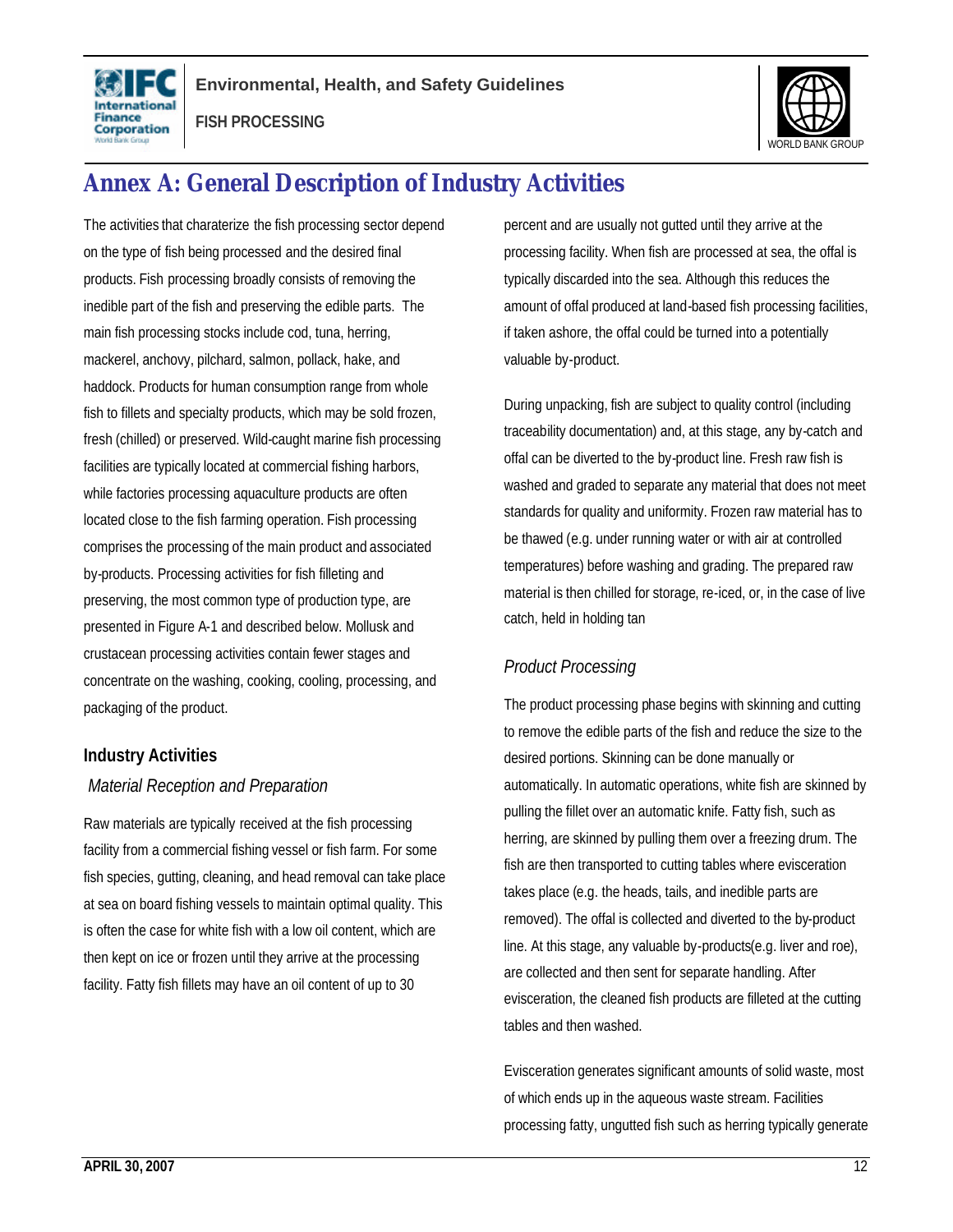



the highest levels of aqueous pollutants. However, dry collection and transport of waste can be used to reduce water consumption, increase the amount of saleable offal, and reduce organic discharge in wastewater (e.g. a 60 to 70 percent reduction can be achieved in the herring filleting industry).<sup>14</sup>

### *Product Finalization*

In product finalization, the cut fish and shellfish product is preserved through a variety of processes and may be consumed in their primary form, either raw or cooked. They may also be further processed to produce fish- or shellfish-based foods, such as molded products (fish fingers) or prepared dishes. Preservation methods typically used in fish processing include chilling and freezing, canning, brining and salting, fermenting, drying, and smoking, which may be used in various combinations, such as fermentation with salting and drying.

Chilling and freezing decrease the fish temperature to levels (approximately 0 °C or less than - 18°C, respectively) where metabolic activities, catalyzed by autolytic or microbial enzymes, are reduced or completely stopped. Canning preserves the product by first heating it (usually under pressure) to a temperature that destroys contaminating micro-organisms, and then sealing it in air-tight jars or cans. The remaining preservation techniques, described below, control microbial growth by reducing the water content, adding anti-microbial agents, and / or decreasing the pH of the product.

During brining and salting, a product is treated with common and curing salts (nitrate and / or nitrite) to reduce the water activity beyond the microbial tolerance limits, ensuring that the life of the product is increased and also giving it flavor. Both salt and nitrite are essential for curing to take place. Brining methods include dry, immersion, and tumble / massage brining. Fermentation processes allow the partial decomposition of the

fish, which lowers the pH and prevents putrefaction, while giving the final product a strong, distinctive flavor.

Drying decreases the water activity level of the fish to minimize microbial growth. Salted and fermented fish are often further dried to increase shelf life, or fish might be dried without other primary preservation steps. Drying processes can range from solar drying to temperature- and humidity-controlled drying rooms. Dried fish typically has a moisture content of between 38 and 48 percent, depending on the product. Smoking preserves the product through exposure to smoke, which has a bacteriostatic effect. There are two types of smoking, hot and cold both of which add flavor.

### **By-products**

There are two main by-products from the main fish processing process: fish meal and fish oil.

#### *Fish Meal*

Fish meal is produced through a cooking and dehydrating process whereby fish oil is separated and water is removed from the product. Fish meal production is a high energy consuming process. Raw material enters the fish meal production line on a feeder system and is then cooked. Cooking temperature and duration depends on the cooker type, but typically the material is cooked for approximately 20 minutes at 90 °C. This activity results in significant odor levels. The cooked material is pressed in a screw-press or decanter centrifuge, and the press liquid is diverted into a centrifuge where the fish oil is separated from the stick water. The stick-water flow is then evaporated in a multiple-stage evaporator and the remaining sludge is mixed with the press cake. This combined material is then dried until it has a water content of below 10 percent. After drying, the material is ground to break up any lumps. The fish meal is then sent to packaging and intermediate storage.

 $\overline{a}$ <sup>14</sup> Nordic Council of Ministers (1997).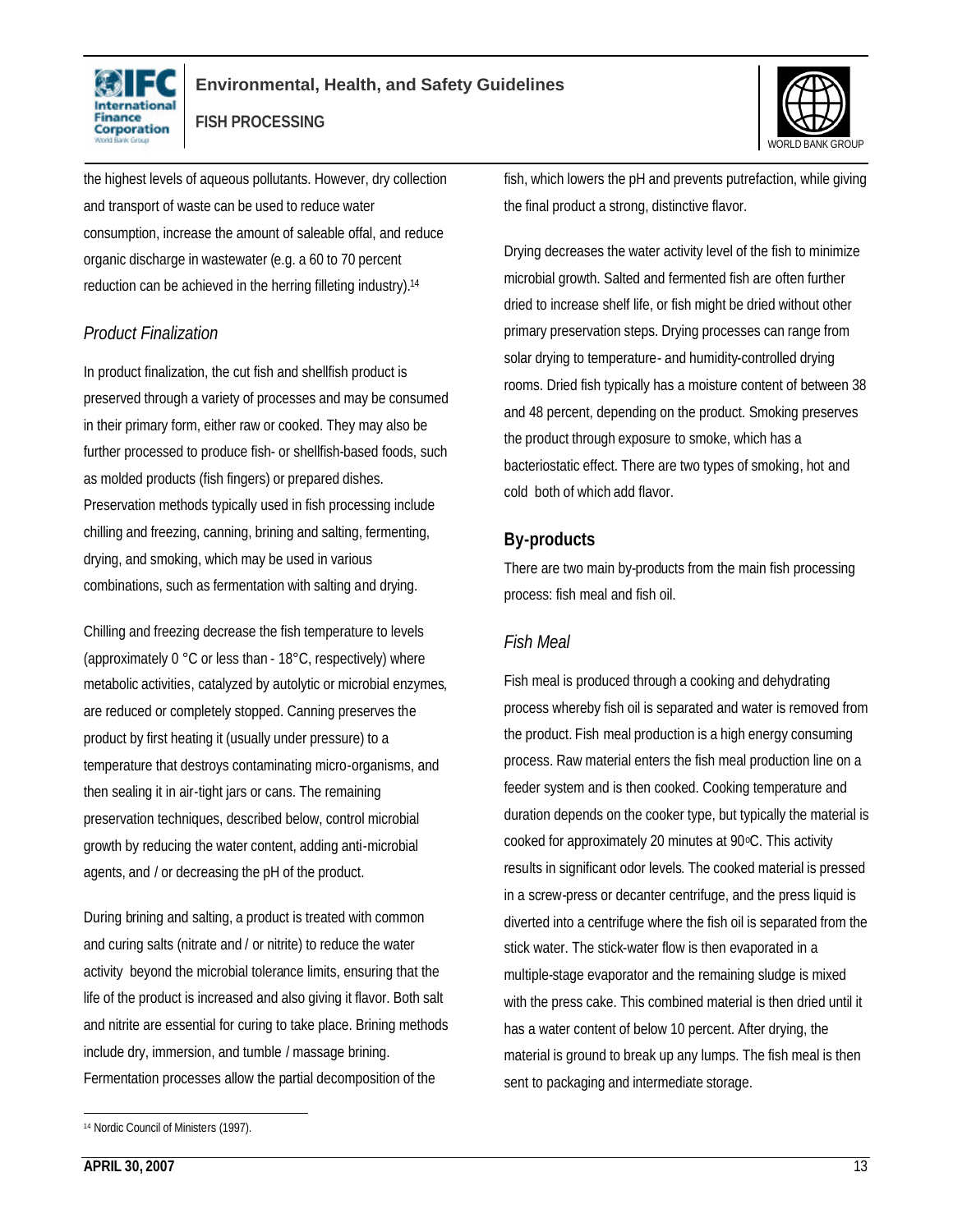



### *Fish Oil*

Fish oil production is typically an integrated part of fish meal production, however, the production of cod liver oil and other specialty products can be established as stand-alone production units. The quality of the fish oil obtained depends largely on the quality of the fish raw material and the equipment used. Today, the extraction of fish oil is conducted exclusively by centrifugal machinery, typically three-phase decanters and separators.

# **Annex B: Sustainable Fishing Principles and References to Existing Good Practice Materials**

### **Code of Conduct for Responsible Fisheries**

Initiated by the United Nations Food and Agricultural Organization (FAO), the Rome Declaration establishes a "Code of Conduct for Responsible Fisheries." The Code is available online at

www.fao.org/figis/servlet/static?dom=org&xmlCCRF\_prog.xml and outlines the following recommendations:

- Base conservation and management decisions on the best scientific evidence available, taking into account traditional knowledge of the resources and their habitat;
- Develop further selective and environmentally safe fishing gear to maintain biodiversity, minimize waste, catch of nontarget species, and so on;
- Ensure fisheries interests are accommodated in the multiple uses of the coastal zone and are integrated into coastal area management;
- Protect and rehabilitate critical fisheries habitats;
- Ensure compliance with and enforcement of conservation and management measures and establish effective mechanisms to monitor and control activities of fishing vessels and fishing support vessels;
- Exercise effective flag state control to ensure the proper application of the Code;
- Cooperate through subregional, regional, and global fisheries management organizations;
- Conduct fish trade in accordance with the principles, rights, and obligations established in the World Trade Organization Agreement; and
- Promote awareness of responsible fisheries through education and training, as well as involve fishers and fish farmers in the policy formulation and implementation process.

# **Marine Stewardship Council (MSC)**

The MSC provides a set of Principles and Criteria for Sustainable Fishing that are used as the standard in a third party, independent, and voluntary certification program. These principles are based on the Rome Declaration's Code of Conduct for Responsible Fisheries.